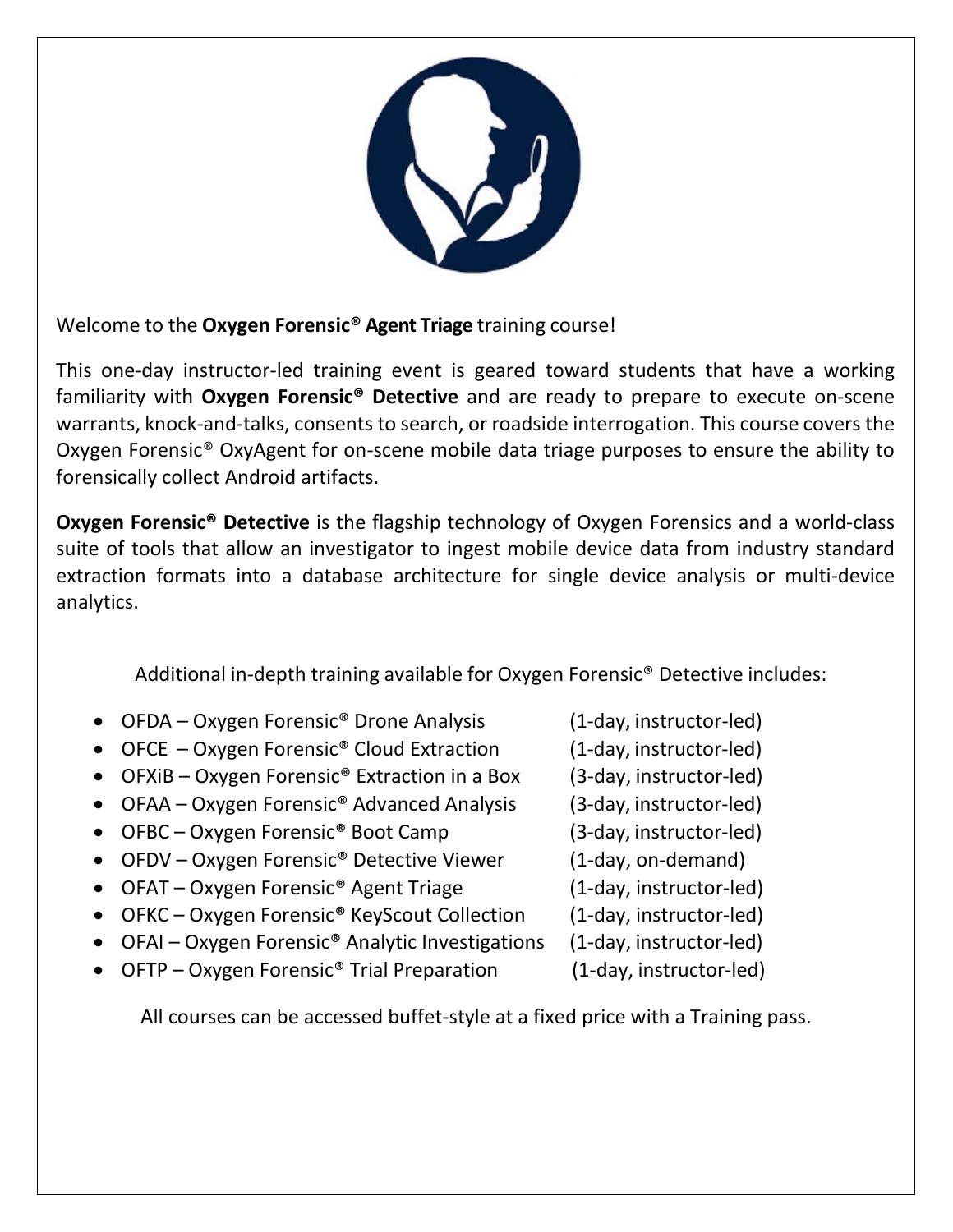## **Course Modules**

## **Install and Support**

This module educates end-users about their customer experience with Oxygen Forensics while learning to install the latest Oxygen Forensic® Detective (OFD) products to include arming the OxyAgent to external on-the-go media. Students will learn how to access their uniquecustomer portal and download any software components needed.

## **Oxygen Forensic**® **OxyAgent**

Oxygen Forensic® OxyAgent allows a user to collect Android mobile data with an on-the-go, logical extraction to include third party Applications. During this course students will learn how to prepare an on-the-go tool armed with the OxyAgent, gain permissions on the device, and selectively extract data or make a full logical acquisition of data. The following topics will be covered:

- Preparing an OTG
- Installation of the OxyAgent
- Device permissions
- Selective and full extraction options
- Screen recording and screenshots
- Third party application acquisition to include:
	- WhatsApp and WhatsApp Business
	- Discord
	- Viber
	- Signal
	- Telegram and Telegram Web
	- Wikr Me and Wikr Pro
	- Line
	- Zoom
	- Twitter
- Wireless collection of data using Wi-Fi